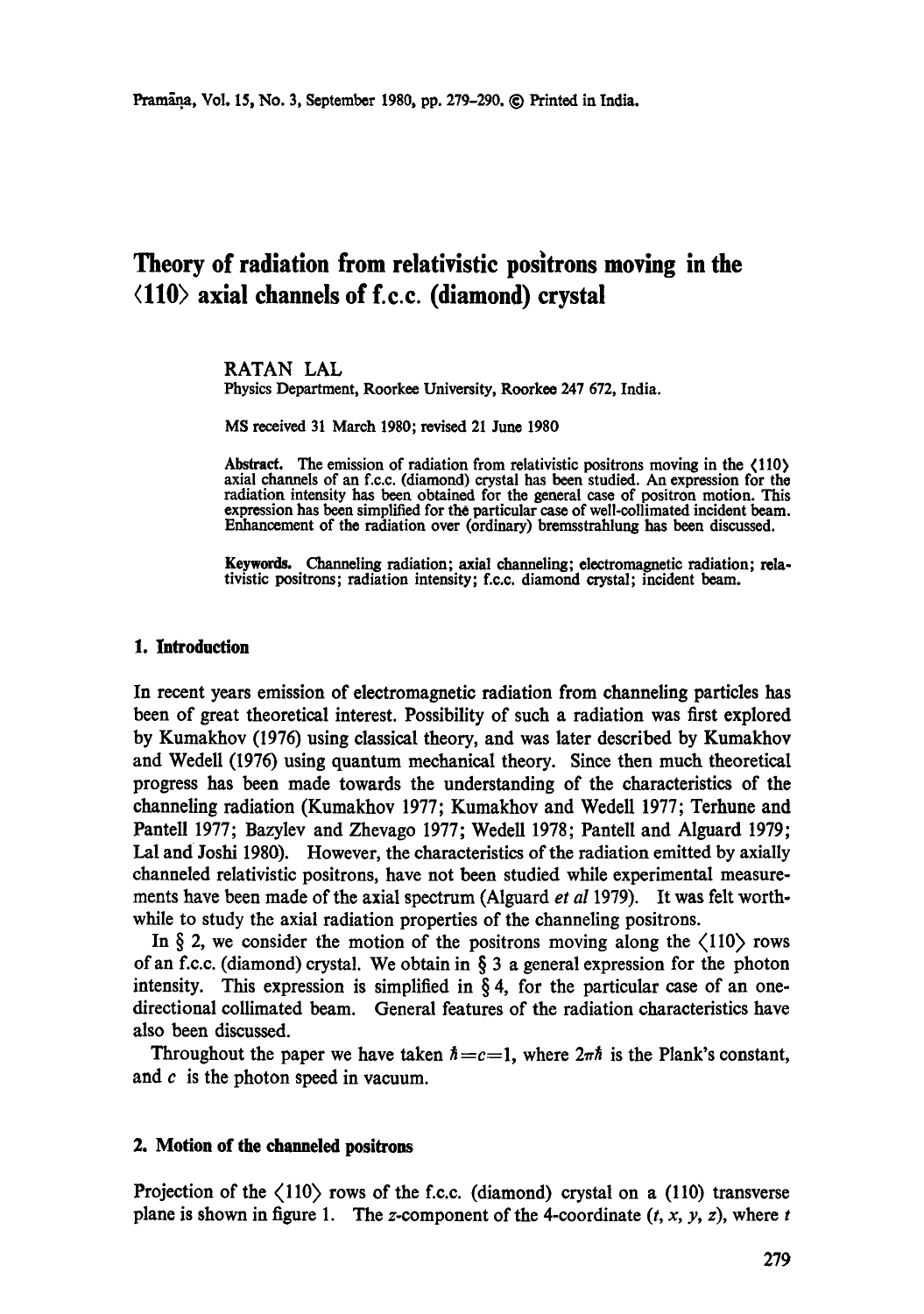is time, has been assumed along the  $\langle 110 \rangle$  rows. In the transverse space  $(x, y)$ , the x-axis has been assumed containing the rows  $R_1$  and  $R_4$  (see figure 1). The origin  $(x, y) \equiv (0, 0)$  in the transverse space is assumed on the middle point 0 of the rows  $R_1$  and  $R_4$ .

We assume that the potential of the atoms of a  $(\langle 110 \rangle)$  row is described (at the point  $(x, y)$  by a continuum scalar potential  $V_i(x, y)$ , where the subscript i serves to let  $V$  denote (continuum) potential of the *i*th row. Then the crystal potential is given by (Gemmell 1974)

$$
U(x, y) = \sum_{i=\text{all rows}} V_i(x, y) - U^{\text{min}},
$$
 (1)

where  $U^{\min}$  is a constant whose value is taken such that the minimum value of  $U(x, y)$ is zero. The crystal potential defined in this way is periodic in the transverse space  $(x, y)$ . The periodicity is such that  $U(x, y)$  remains invariant in the translations

$$
x \to x + Md, \quad y \to y + N(d/\sqrt{2}), \tag{2}
$$

where M,  $N=0, \pm 1, \pm 2, \ldots$ , and d is the lattice constant (see figure 1,  $d=4$   $R_2R_3$ ). Moreover, the crystal potential is invariant under the reflections

(i) 
$$
x \rightarrow -x
$$
  
\n(ii)  $y \rightarrow -y$   
\n(iii)  $x \rightarrow -x, y \rightarrow -y$ . (3)

#### 2.1. *General motion*

The field operator  $\psi$  (*t*, **r**) of the positron in the field  $U(x, y)$  may be written as  $[\mathbf{r} \equiv (x, y, z)]$ :



Figure 1. Projection of  $\langle 110 \rangle$  rows of an f.c.c. (diamond) crystal on the  $(110)$ transverse plane. The origin  $O=(0, 0)$  of the  $(x, y)$  transverse space is the centre of a circle passing through the six neighbouring rows  $R_1$ ,  $R_2$ ,  $R_3$ ,  $R_4$ ,  $R_5$  and  $R_6$ .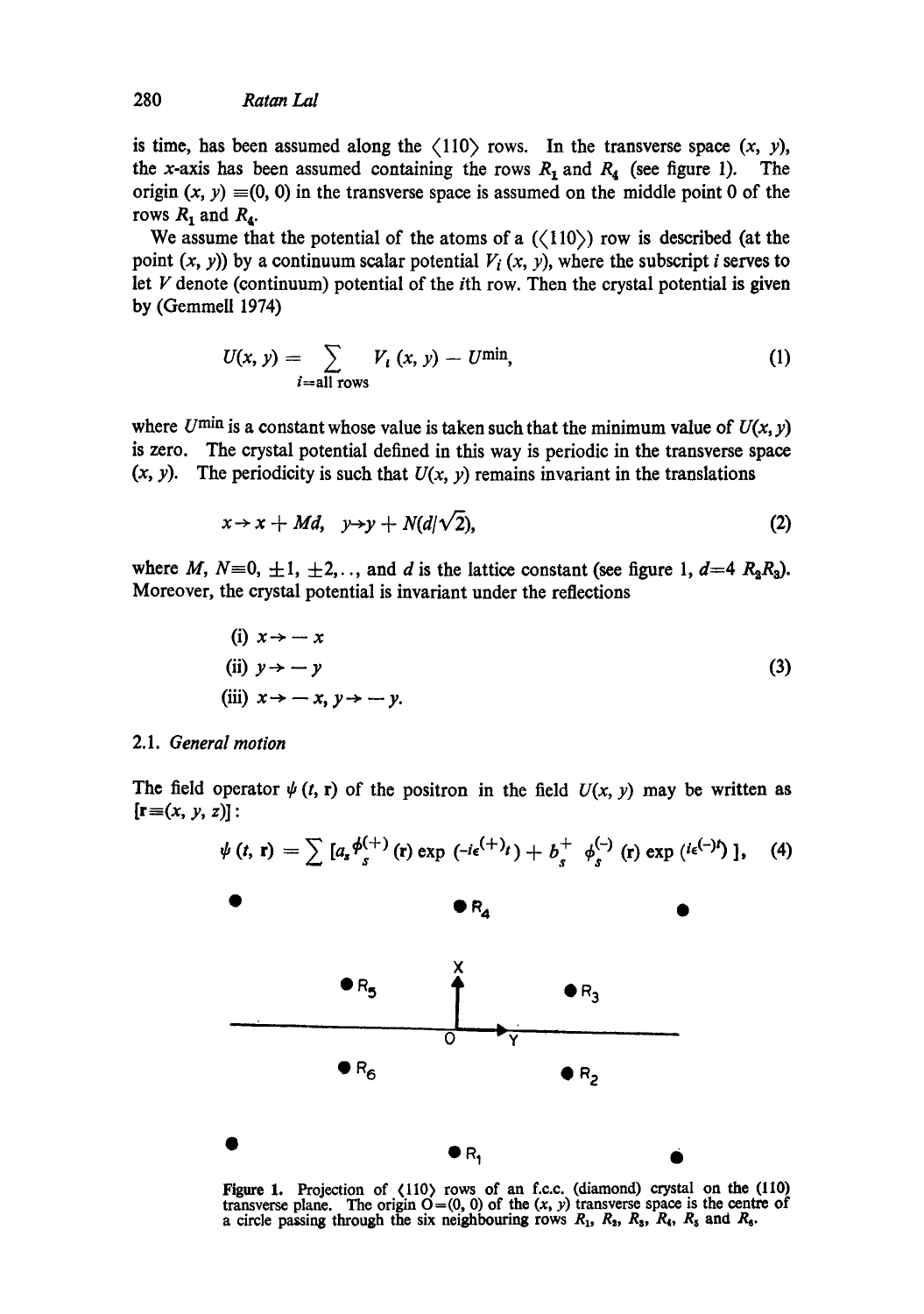where  $\phi_s^{(\pm)}$  and  $\epsilon_s^{(\pm)} = p_0 \pm (-m)$  are the wave functions and energy levels of the electron and the positron  $(+)$  for electron,  $-$  for positron) respectively, which satisfy Dirac's equation in the field  $U(x, y)$ . That is

$$
(\gamma^{\mu} p_{\mu} - m - \gamma^{\circ} e U) \phi_s (\mathbf{r}) = 0. \tag{5}
$$

Here  $\gamma^{\mu}$  are Dirac matrices; *m* is the positron mass;  $p_{\mu}$  is the 4-momentum operator: and  $e$  is the electronic charge.

Under channeling conditions the transverse energy  $E_{s_t}$  of the positron would be considerably smaller than the longitudinal energy  $E_{\alpha}^{(-)}$ . Also, the transverse energy will be conserved. Therefore  $\phi_s^{-1}$  may be broken up in two parts—one corresponding to the longitudinal relativistic motion, say  $\psi_{sl}^{(-)}(z)$ , while the other corresponding to the transverse non-relativistic motion, say  $\overline{X}_{s_t}(x, y)$ . [Here  $s_t$  and  $s_t$  are quantum numbers of the longitudinal and transverse motions respectively.] In this sense,

$$
\phi_s^{(-)} = X_{s_t}(x, y) \psi_{s_t}^{(-)}(z). \tag{6}
$$

Here the wave functions  $x_{s_t}$  and  $\psi_{s_t}^{(-)}$  are solutions of

$$
\left(\gamma^{\circ} E_{s_l}^{(-)} - \gamma^3 P_s\right) \psi_{s_l}^{(-)}(z) = 0, \tag{7}
$$

$$
\left(E_{s_t}+\frac{1}{2\gamma m}\nabla^2-e U\right)X_{s_t}(x, y)=0. \hspace{1cm} (8)
$$

In equation (8),  $\gamma$  is  $(1 - v^2)^{-1/2}$ , where v is the positron velocity.  $\nabla^2 \equiv (\partial^2/\partial x^2)$  $+$  ( $\partial^2/\partial y^2$ ) is the two-dimensional Laplacian.

The hamiltonian  $H$  corresponding to the motion of the positron described by  $(7)$ and (8) is given by

$$
H = \sum_{s \equiv (s_i, s_i)} (E_{s_i}^{(-)} + E_{s_i}) b_s b_s^+.
$$
 (9)

Corresponding to the relativistic and non-relativistic longitudinal and transverse motions of the positron, the component  $j_{s's}^3(t, r)$  of the transition 4-current  $j_{s's}^{\mu}(t, r)$ would be relativisitic, while the components  $j^{1, 2}_{s's}$  (t, r) would be non-relativisitic. That is to say,  $j_{s's}^3(t, r) = \bar{\phi}_s^{(-)} \exp(-iHt) \gamma^3 \exp(iHt) \phi_s^{(-)},$  (10)

and 
$$
j_{s's}^{1,2}(t, r) = \text{Re} \left[ \bar{\phi}_s^{(-)} \exp (-iHt) v^{1,2} \exp (iHt) \phi_s^{(-)} \right].
$$
 (11)

Here  $v^{1,2}$  are the x - and y - components of the 4-velocity operator  $v^{\mu}$ , i.e.,

$$
v^1 = -\frac{i}{\gamma m} \frac{\partial}{\partial x}, v^2 = -\frac{i}{\gamma m} \frac{\partial}{\partial y}.
$$
 (12)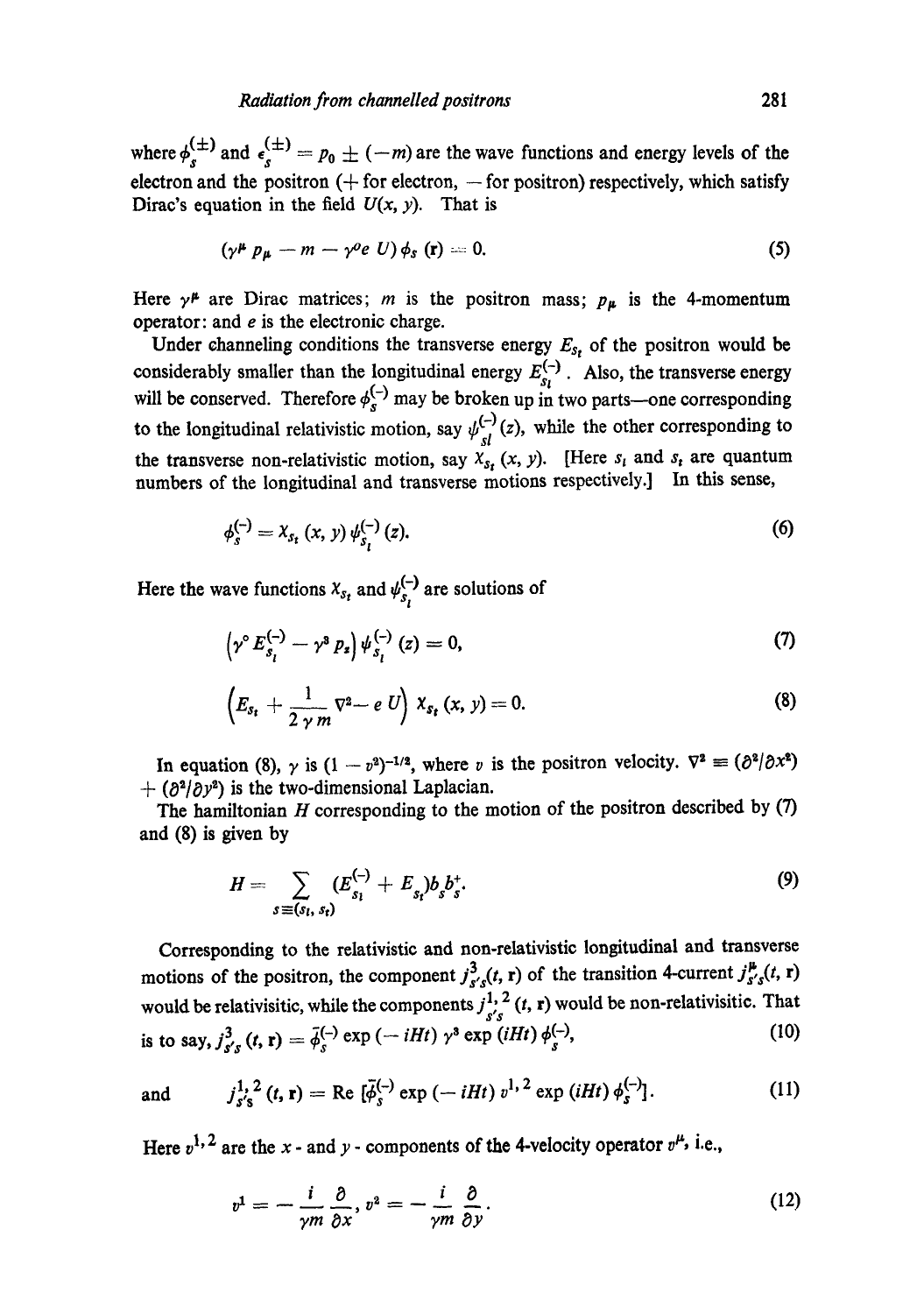## *2.2. Solutions 0]'(7)* and (8)

Solutions of equation (7) may be written as

$$
\psi_{p_z}^{(-)(r)}(z) = Nu^{(r)}(-p_z) \exp{(-ip_z z)}, \tag{13}
$$

where the bispinor  $u^{(r)}(-p_z)$ , with (*r*) as the spin index, satisfies

$$
(\gamma^{\circ} E_i^{(-)} - \gamma^3 p_z) u^{(r)}(-p_z) = 0. \qquad (14)
$$

We specify the normalization constant  $N$  in (13) by requiring

$$
\int dz \,\overline{\psi}_{p_z}^{(-)(r)}(z) \,\psi_{p'_z}^{(-)(s)}(z) = \delta_{rs} \,\delta \, (p_z - p'^z). \tag{15}
$$

The exact solution of (8) is difficult to obtain so that there is a need for some approximation. From a practical viewpoint we must have  $X_{s_t}$  as a product of two functions--one (say  $f_{\mu}(x)$ ) depending upon x only, while the other (say  $g_{\nu}(y)$ ) depending upon  $y$  only. That is to say, we must have

$$
\chi_{s_t}(x, y) \approx f_{\mu}(x) g_{\nu}(y). \tag{16}
$$

Here  $\mu$  and  $\nu$  are the quantum numbers of the x-space and y-space, respectively.

Equation (16) implies that the potential  $U(x, y)$  must be approximated by a separable form, say  $[U_1(x) + U_2(y)]$ . Since channeling radiation occurs when the positron makes transitions among its bound states (of. for example, Kumakhov and Wedell 1976),  $U_1(x)$  and  $U_2(y)$  must correspond to bound state motion of the positron. Such a motion is possible (in the unit cell containing the origin 0, cf. figure 1) about the x-and y-axes only. This is because the potential sources (the  $\langle 110 \rangle$  rows) are symmetrically situated about these two axes. But, confinement of the positron in an oscillatory motion about the x-axis (cf. figure 1) will be significantly weaker than in the motion about the  $y$ -axis. There are two reasons for this: Firstly, in the case of the motion about the y-axis pairs of nearest neighbouring rows  $(R_2, R_3$  or  $R_5, R_6)$ make the potential more suitable for an oscillatory motion (cf. figure 2 of Esbensen *et al* 1977) than that made in the case of the motion about x-axis, by the pairs of neighbouring rows  $R_3$ ,  $R_5$  or  $R_2$ ,  $R_6$ . [Notice that  $R_2$   $R_8 = 2\sqrt{2} R_2 R_3$ .] Secondly, confinement of the positron in an oscillatory motion will be about the whole y-axis since there are no rows on the y-axis (cf. appendix also), while along the x-axis confinement of motion will not be about the whole x-axis as there lie rows (like  $R_1$ ,  $R_4$ ) on the x-axis.

The foregoing discussion leads us to the conclusion that the region about the  $y$ axis is considerably more suitable for emission of channeling radiation. So we limit ourselves only to this region. We also assume that the incident beam is well collimated in the x-direction so that the positron motion is confined to small  $x (x \ll d/4)$ values only. Then it will be reasonable to approximate  $U_2(y)$  by  $U(0, y)$  so that  $g_p(y)$  will be a solution of the equation

$$
\left[ -\frac{1}{2\gamma m} \frac{\partial^2}{\partial y^2} + e U(o, y) \right] g_p(y) = E_p g_p(y), \tag{17}
$$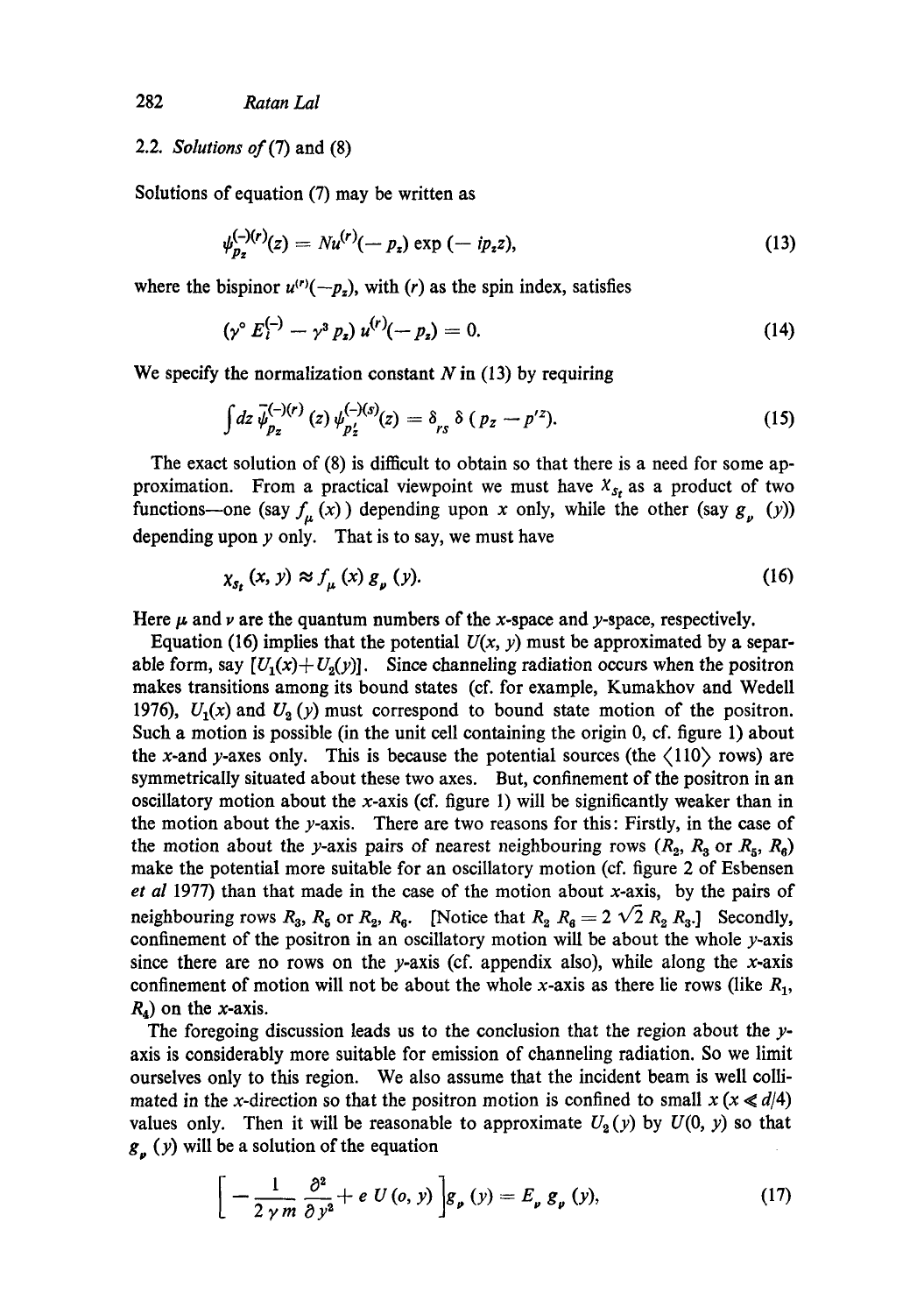where  $E_p$  is the energy corresponding to the motion in y-space.

In order to determine  $U_1(x)$  we keep in mind that  $x \le d/4$  and expand  $U(x, y)$ about  $x = 0$  and obtain

$$
U(x, y) \approx U(o, y) + \xi(y) x^2, \qquad (18)
$$

where 
$$
\xi(y) = \frac{1}{2} \left. \frac{\partial^2 U}{\partial x^2} \right|_{x=0}
$$
 (19)

Since the first term of (18) has been taken equal to  $U_2(y)$ , we determine  $U_1(x)$  from the second term of  $(18)$ . In order to incorporate the effect of the motion in y-space on the positron's motion in x-space, we define the potential  $U_1(x)$  as the potential  $f(y)x^2$  calculated according to the quantum-mechanical probability given by the y-space wave function  $g_{\nu}(y)$ . In mathematical language,  $U_1(x) = \overline{\xi}x^2$ , where

$$
\vec{\xi} = \int g_{\nu}^*(y) \xi(y) g_{\nu}(y) dy. \tag{20}
$$

The wave function  $f_{\mu}(x)$  is now a solution of

$$
\[-\frac{1}{2\gamma m}\frac{\partial^2}{\partial x^2} + e\,\overline{\xi}x^2\right]f_\mu(x) = E_\mu f_\mu(x),\tag{21}
$$

where  $E_{\mu} (= E_{s_t} - E_{\nu})$  is the energy corresponding to the motion in x-space.

The value of  $\overline{\xi}$  given by (20) warrants some discussion. If  $g_{\mu}(y)$  is a unbound state wave function  $\vec{\xi}$ , in a unit transverse cell, would be zero. Consequently  $f_{\mu}(x)$ would be a free wave. The minimum value of  $\vec{\xi}$ , say  $\vec{\xi}_{\text{min}}^{bs}$ , corresponds to the minimum value of the y-component  $E_{\nu}$  of the transverse energy  $E_{s_t}$ . [Here the superscript *bs* indicates that  $\bar{\xi}_{min}$  is the minimum value of  $\bar{\xi}$  when  $g_{\nu}$ 's are bound state functions. The true minimum value of  $\bar{\xi}$  is, as discussed above, zero; but it corresponds to unbound function  $g_{\nu}$ .] For minimum  $E_{\nu}(<0)$ ,  $g_{\nu}(y)$  would be a one-loop function with maximum at  $y=0$ , i.e.,  $|g_y(0)|>|g_y(y)|$ ,  $y\neq 0$ . This, when combined with the fact that (see table 1 of the appendix)  $\xi(y)$  varies slowly near y=0, leads to

$$
\overline{\xi}_{\min}^{bs} \sim \xi(0) > 0. \tag{22a}
$$

Similarly the maximum value of  $\zeta$ , say  $\zeta_{\text{max}}$  would correspond to the bound state (in the y-space) of maximum  $E_{\nu}$ . This, when combined with the fact that maximum value of  $f(y)$  is  $f\left(\pm \frac{d}{2\sqrt{2}}\right)$  (see table 1 of appendix) leads to

$$
\overline{\xi}_{\text{max}} < \xi \left( \pm \frac{d}{2\sqrt{2}} \right). \tag{22b}
$$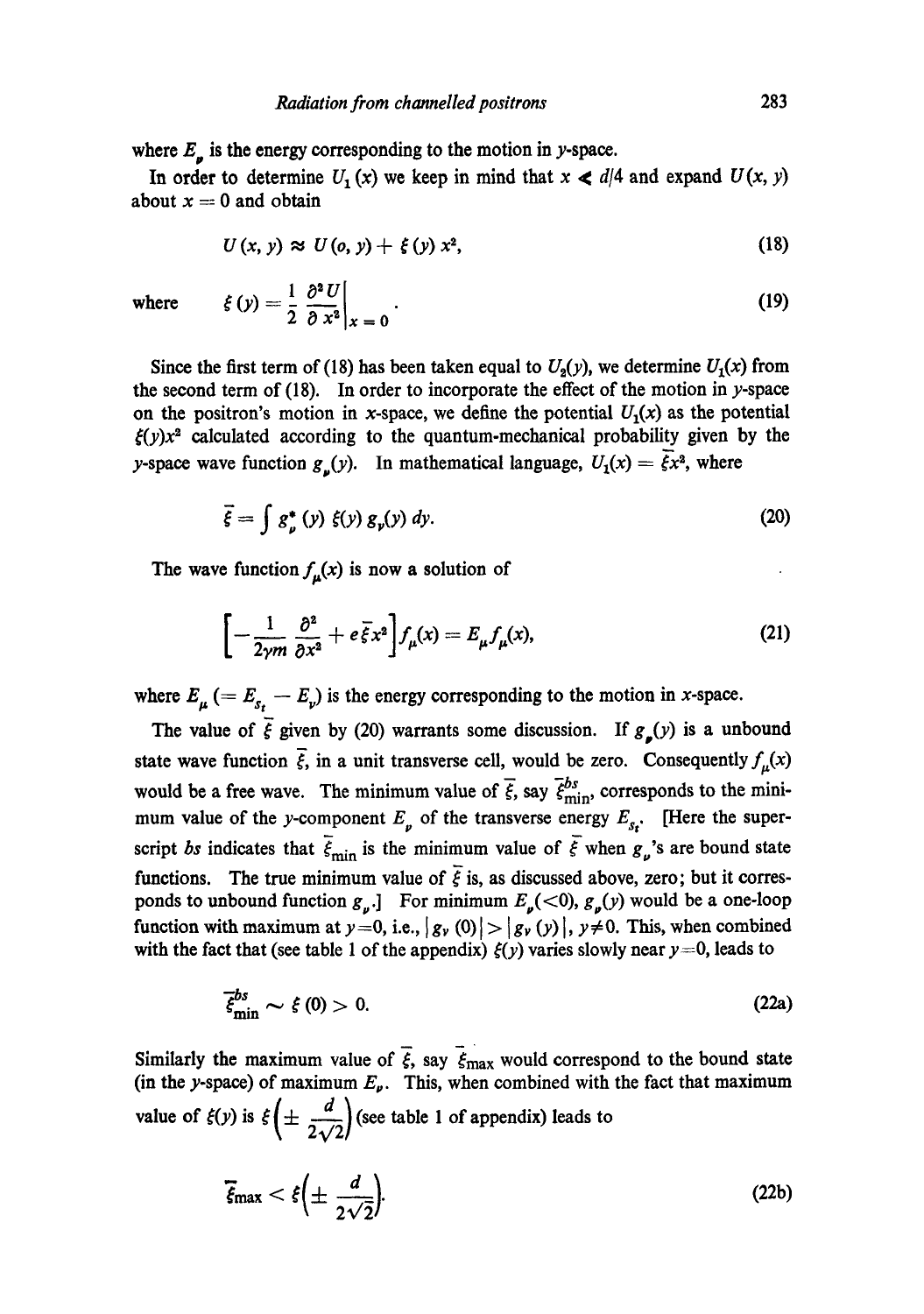284 *Ratan Lal* 

Moreover, we note that  $\xi(y)$ , being a distribution, would be uncertain by an amount

$$
\triangle \xi = [(\bar{\xi}^2) - (\bar{\xi})^2]^{1/2}.
$$
\n(23)

Since  $\bar{\xi}$  is positive for all  $E_{\nu}$  belonging to bound states (see 22a), solution of equation (21) would be that of a harmonic oscillator. That is,

$$
f_{\mu}(q) = [2^{\mu} \mu! \sqrt{\pi}]^{-1/2} \exp(-\frac{1}{2} q^2) H_{\mu}(q) \qquad (24)
$$

where  $q = x (\gamma_m w_x)^{1/2}$ ;  $H_\mu(q)$  are hermite polynomials; and, in the laboratory frame,

$$
w_x = (2\bar{\xi}/\gamma m)^{1/2}.\tag{25}
$$

The energy eigenvalues  $E_{\mu}$  are given by

$$
E_{\mu} = (\mu + \frac{1}{2}) w_x. \tag{26}
$$

Since,  $\xi(y)$  is uncertain (cf. 23),  $w_x$  will also be uncertain by an amount

$$
\triangle w_x = w_x \left( \triangle \xi / \overline{\xi} \right)^{1/2}.
$$
 (27)

#### **3. Emission of photons**

In the preceding section we have studied the motion of relativistic positrons in the (110) axial channels of an f.c.c. (diamond) crystal. In this section we study the radiation characteristics of these positrons.

The per unit time per unit frequency probability *d2W/dwdt* of emission of a photon of energy  $w(>0)$  from the positron corresponding to the  $s \rightarrow s'$  transition is given by (Yakimets 1965; Zhevago 1977):

$$
\frac{d^2W_{s's}}{dw\ dt} = \frac{e^2}{2^5\ \pi^7} \operatorname{Im} \int \int_0^\infty L_{s's}^{\lambda \rho}(\tau, \mathbf{k}, \mathbf{k}') \ D_{\lambda \rho}(\omega, \mathbf{k}, \mathbf{k}') \ d\tau \ d\mathbf{k} \ d\mathbf{k}', \qquad (28)
$$

where  $\tau = t - t'$ .

The tensor  $L^{\lambda \rho}$  is connected with the matrix elements of the Fourier transform of the transition 4-current  $j_{s's}^{\lambda}(t, r)$  by the relation (Zhevago 1977)

$$
L_{s's}^{\lambda \rho}(\tau, \mathbf{k}, \mathbf{k}') = \exp(-i\omega \tau) j_{ss'}^{\lambda}(t, \mathbf{k}) j_{s's}^{\rho^*}(t, \mathbf{k}'), \qquad (29)
$$

where  $j_{ss'}^{\lambda}(t, \mathbf{k}) = \int j_{ss'}^{\lambda}(t, \mathbf{r}) \exp(i\mathbf{k} \cdot \mathbf{r}) d\mathbf{r},$  (30)

is the transition 4-current in the momentum representation.

The tensor

$$
D_{\lambda\rho}(w, \mathbf{k}, \mathbf{k}') = \int D_{\lambda\rho}(\tau, \mathbf{r}, \mathbf{r}') \exp i [(w\tau - \mathbf{k} \cdot \mathbf{r} + \mathbf{k}' \cdot \mathbf{r}')] \times d\tau dr dr'
$$
 (31)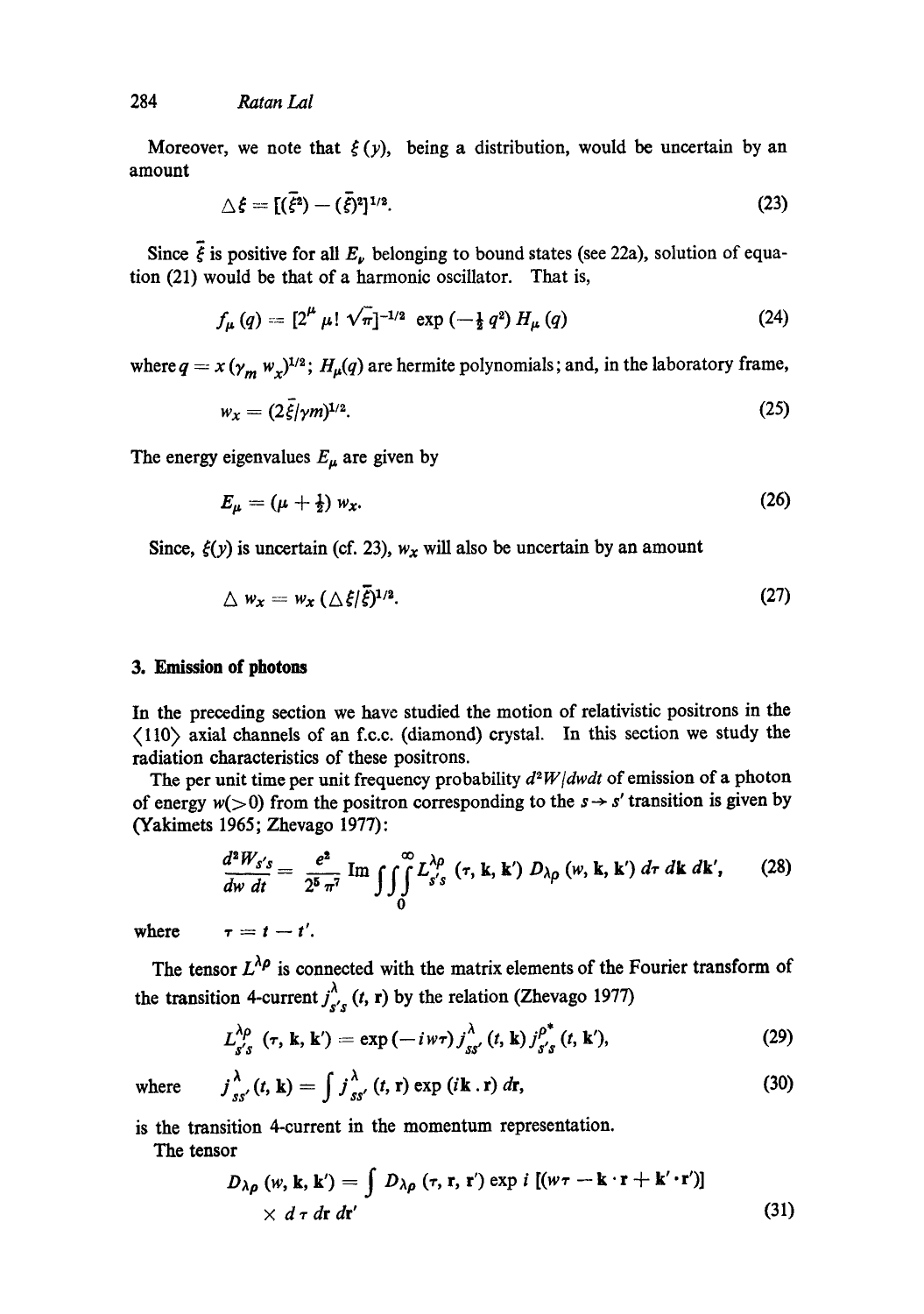is the photon propagator in the crystal in the momentum representation, k is the momentum of the photon.

We neglect the effect of the crystal medium on the photon propagator, and therefore assume the space as homogeneous. This assumption leads to the following simplified form of the photon propagator.

$$
D_{\lambda\rho} (w, \mathbf{k}, \mathbf{k}') = D_{\lambda\rho} (w, \mathbf{k}, \mathbf{k} - \mathbf{k}')
$$
  
= 
$$
D_{\lambda\rho} (w, \mathbf{k}) (2 \pi)^3 \delta (\mathbf{k} - \mathbf{k}').
$$
 (32)

Moreover, we take the photon propagator in the gauge wherein only its space components are non-zero, i.e., we take

$$
D_{ij}(w, \mathbf{k}) = -\frac{4\pi}{w^2 - k^2} \left( \delta_{ij} - \frac{k_i k_j}{w^2} \right)
$$
 (33)

where *i, j* = 1, 2, 3; and  $\delta_{ij}$  is the Kronecker delta symbol.

Putting (32), (33) and (29) in (28) and using the fact that (28) is gague-invariant we get the following expression for the emission probability per unit frequency, per unit time, per unit solid angle

 $\sim$ 

$$
\frac{d^3 W_{s's}}{dw dt d\hat{k}} = -\frac{e^2}{\pi^3} \operatorname{Im} \int \int_0^{\infty} \frac{k^2}{w^2 - k^2} \left( \delta_{ij} - \frac{k_1 k_j}{w^2} \right)
$$
  
 
$$
\times j_{ss'}^i(t, \mathbf{k}) j_{s's}^{j^*}(t', \mathbf{k}) \exp(-iw\tau) d\tau dk.
$$
 (34)

We now separate out the *t*-dependence of the transition currents by using the relation

$$
j^{i}(t, \mathbf{k}) = \exp(-iHt) j^{i}(\mathbf{k}) \exp(iHt), \qquad (35)
$$

where  $H$  is defined by (9). Equation (35) gives

$$
j_{ss'}^{i} (t, k) = \exp \left[ -i \left( E_s^{(-)} - E_{s'}^{(-)} \right) t \right] j_{ss'}^{i} (k) , \qquad (36)
$$

where  $E_s^{\prime} = E_{s_t} + E_{s_t}^{\prime}$ .

When equation (36) and an analogous expression of  $j_{s's}^{j*}$  (*t*, **k**) are used in (34),  $\tau$ - integration may be carried out, thereby providing

$$
\frac{d^3 W_{s's}}{dw dt d\hat{k}} = -\frac{e^2}{\pi^2} Im \int \frac{k^2}{w^2 - k^2} [j_{ss'}(\mathbf{k}) \cdot j_{s's}(\mathbf{k})
$$

$$
-\frac{1}{w^2} (\mathbf{k} \cdot j_{ss'}(\mathbf{k})) (\mathbf{k} \cdot j_{s's}(\mathbf{k}))] dk \delta (w - w_{s's})
$$
(37)

 $\mathcal{L}(\mathcal{A})$  and  $\mathcal{L}(\mathcal{A})$  and  $\mathcal{L}(\mathcal{A})$ 

where  $w_{s's} = E_{s'}^{\setminus} - E_{s'}^{\setminus}$ .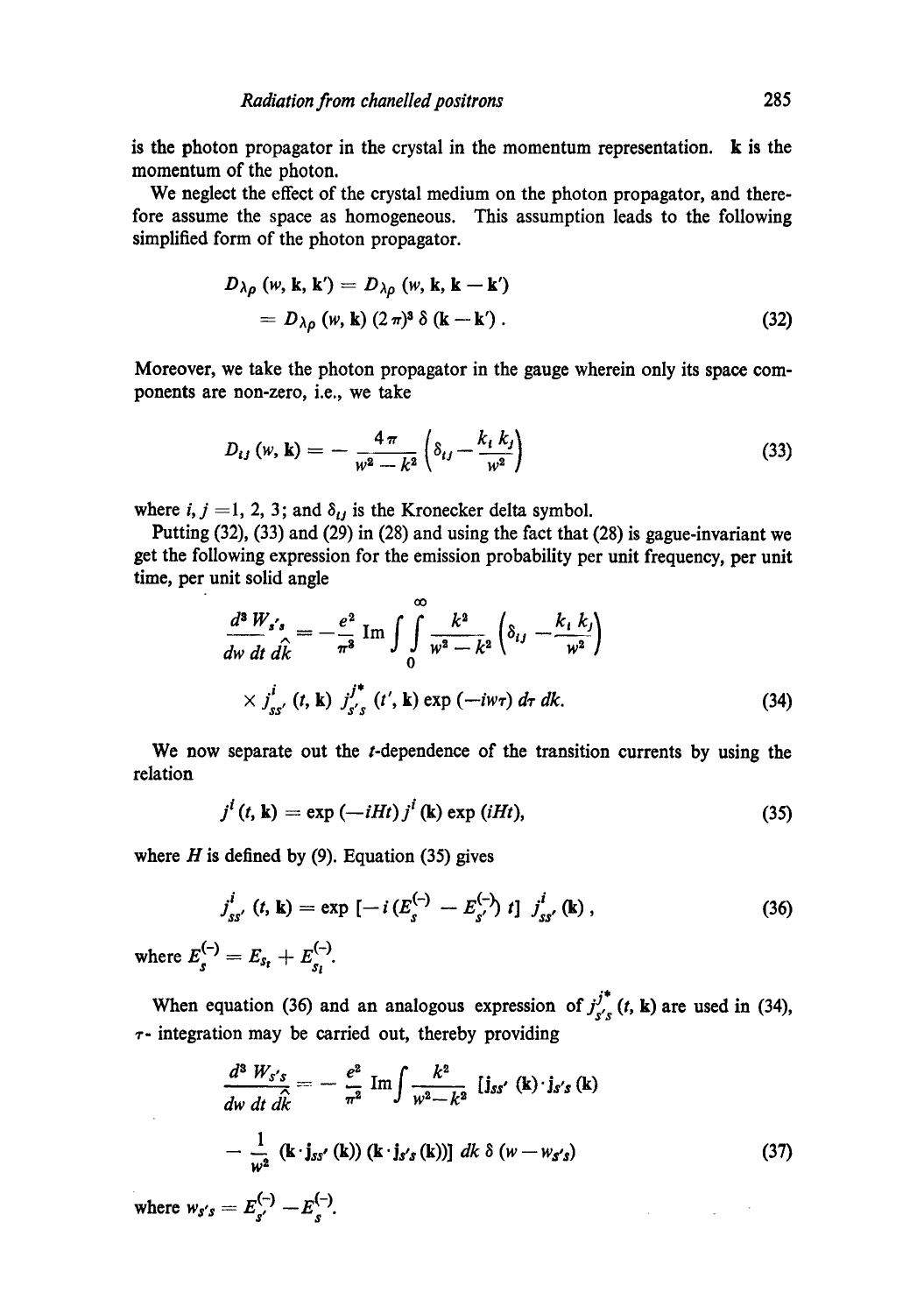Using dipole approximation,

$$
\exp(i\mathbf{k}\cdot\mathbf{r})\approx 1,\tag{38}
$$

in the expressions of the transition currents, we obtain

$$
\mathbf{j}_{ss'}(\mathbf{k}) = \mathbf{j}_{ss'}(0) = -i w_{s's} \mathbf{r}_{ss'}.
$$
 (39)

The dipole approximation (38) is justified when the de Broglie wavelength associated with the emitted photon is significantly longer than the de Broglie wavelength of the positron. Under the dipole approximation, (37) reduces, in the positron rest frame, to

$$
\frac{d^3 W_{s's}}{dw dt} \frac{d\hat{k}}{dt} = \frac{e^2 w^3}{2\pi} \left[ \left| \mathbf{r}_{s's} \right|^2 - (\hat{k} \cdot \mathbf{r}_{ss'}) (\hat{k} \cdot \mathbf{r}_{s's}^*) \right] \delta(w - w_{s's}), \tag{40}
$$

where 
$$
\mathbf{r}_{s's} = \mathbf{x}_0 \; x_{s's} + \mathbf{y}_0 \; y_{s's} + \mathbf{z}_0 \; z_{s's}
$$
. (41)

In (41),  $x_0$ ,  $y_0$ ,  $z_0$  are unit vectors along the x, y, z axes respectively.

Since the longitudinal motion is assumed as a free motion (cf. equation  $(7)$ ) we have

$$
x_{s's} = x_{\mu'\nu',\ \mu\nu} = \int x_{\mu'\nu'}^* x \, x_{\mu\nu} \, dx \, dy,\tag{42a}
$$

$$
y_{s's} = y_{\mu' \nu', \mu \nu} = \int \chi_{\mu' \nu'}^* y \, \chi_{\mu \nu} \, dx \, dy,\tag{42b}
$$

$$
z_{s's} = \frac{i}{w_{s's}} \frac{p_z}{m} \delta_{\mu' \mu} \delta_{\nu' \nu} (w_{s's} z_{s's} = 0).
$$
 (42c)

### **4. Results and discussion**

Under the approximation (16) for  $\chi_{\mu'\mu'}$ ,  $\chi_{s's}$  and  $y_{s's}$  become

$$
x_{s's} \approx x_{\mu'\mu} \, \delta_{\nu'\nu},\tag{43}
$$

$$
y_{s's} \approx \delta_{\mu'\mu} y_{\nu'\nu},
$$

where 
$$
x_{\mu'\mu} = \int f_{\mu'}^* x f_{\mu} dx,
$$

$$
y_{\nu'\mu} = \int g_{\nu'}^* y g_{\mu} dy.
$$
 (44)

According to (43), dipole emission of photons is possible when, at one time, only one of the two quantum numbers  $\mu$  and  $\nu$  is changed, i.e., when either  $\mu' \neq \mu$ ,  $\nu' = \nu$ or  $\mu' = \mu$ ,  $\nu' \neq \nu$ , but not  $\mu' \neq \mu$ ,  $\nu' \neq \nu$ .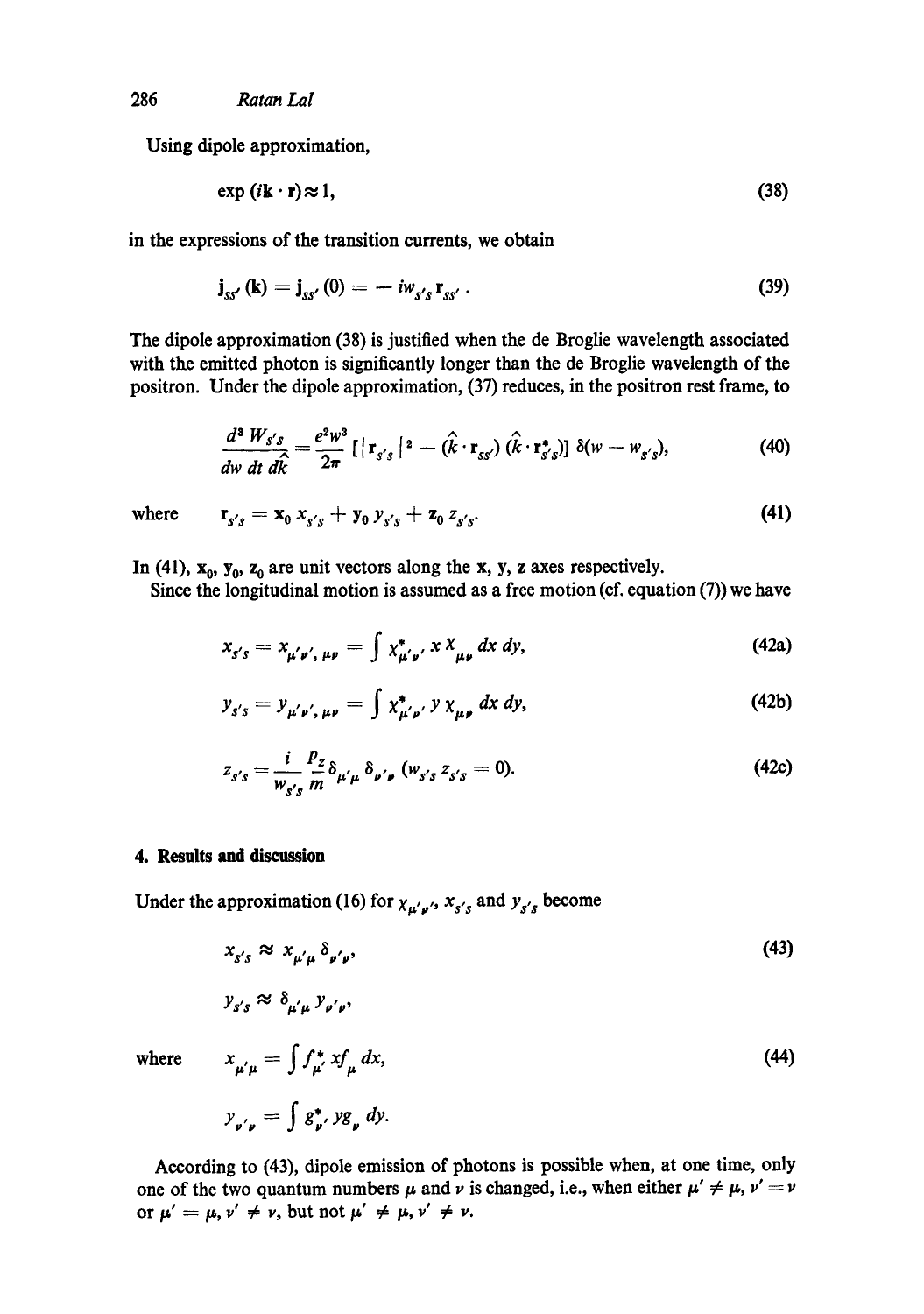Taking the case  $\mu' \neq \mu$ ,  $\nu' = \nu$ , (40) is simplified (in the positron rest frame) to

$$
\frac{d^3W_{\mu'\mu}}{dw\ dt\ d\hat{k}} = \frac{e^2w^3}{2\pi} |x_{\mu'\mu}|^2 [1 - \sin^2\theta_k \cos^2\phi_k] \ \delta(w - w_{\mu'\mu}), \tag{45}
$$

where  $\theta_k$ ,  $\phi_k$  are the polar angles of the photon momentum **k** (in the positron rest frame).

Expression (45) is valid only for the special case where transverse motion of the positron is independent along the x- and y- directions. In the case of well-collimated beam in the x-direction—the case when  $f_{\mu}(x)$  has the solution (24)--(45) appears formally the same as for the planar channeling radiation emission probability (see, for example, equation (1) of Pantell and Alguard 1979). However, there is a difference between (45) and its counterpart in the planar channeling case. The frequency  $w_{\mu'\mu} = (E_{\mu'} - E_{\mu})$  is a difference of two frequencies which are uncertain (of. 25-27) so that even if all line broadening mechanisms (including natural line broadening mechanism) are absent,  $w_{\mu'\mu}$  will have a mean square deviation  $\Delta w_{\mu'\mu}$ . That is, there will be (in the axial channeling case) an extra line broadening mechanism, as compared to the ease of planar channeling. The origin of this extra line broadening mechanism lies in the transverse motion (cf. (20)).

The frequency of the emitted radiation given by formula (45), in the laboratory frame, is:

$$
\wedge \; \theta = w_{\mu^{\prime} \mu}^{(r)} [ \gamma \; (1 - v \cos \theta) ], \tag{46}
$$

where  $\theta$  is the angle of the emitted photon in the laboratory frame (measured with respect to the incident positron direction).  $w_{\mu\mu}^{(r)}$  is, in the positron rest frame, the frequency separation between the positron transverse (x-direction only) states  $~\mu$ and  $\mu'$ . According to (25) and (26)

$$
w_{\mu'\mu}^{(r)} = (2\gamma \bar{\xi}/m)^{1/2} \qquad (\mu' = \mu \pm 1), \tag{47}
$$

Therefore, for  $\theta = 0$ 

$$
\wedge_0 = 2\gamma^{3/2} \left(2\dot{\xi}/m\right)^{1/2} \tag{48}
$$

For 56 MeV positrons, using (22a) and (22b) we find that  $\Lambda_0$  has the following values:

$$
[\xi(0)]^{1/2} \approx (\wedge_0/9.14) < [\xi(\pm d/2(2)^{1/2})^{1/2}, \qquad (49)
$$

where  $\xi(y)$  is in the units of  $eV - A^{-2}$ , while  $\wedge_0$  is in keV. Using table 1 (for silicon crystal) we obtain

$$
10.05 \cdot \text{keV} \approx \Lambda_0 < 98.96 \cdot \text{keV}.\tag{50}
$$

.Equation (50) implies that the axial channeling radiation of 56 MeV positrons, in the case of silicon  $\langle 110 \rangle$  rows, will have energy from  $10.05$  - keV to (less than)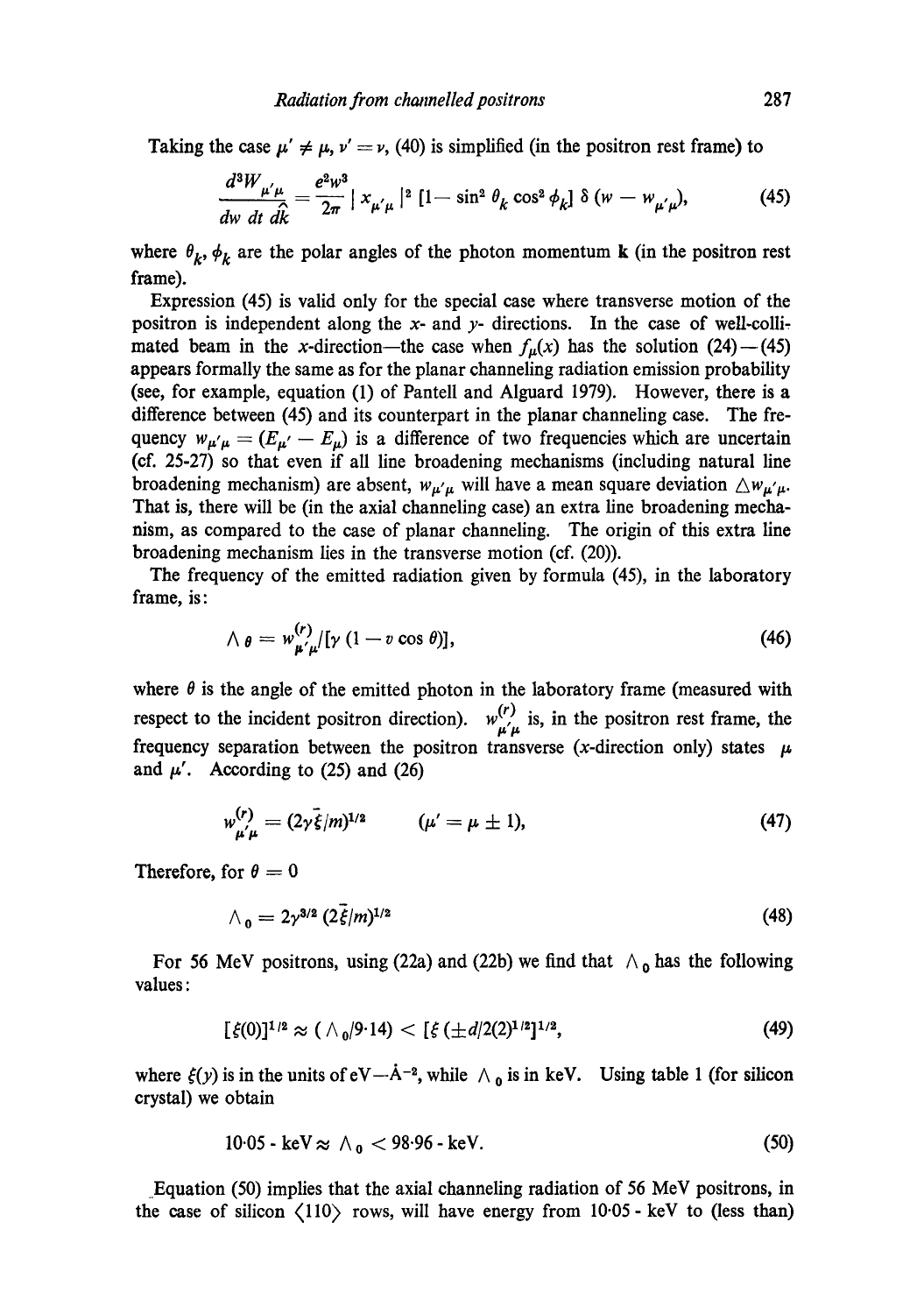98.86 keV. [No channeling emission will be at 98-86 keV.] The specific value of the photon energy depends upon the value of the critical channeling angle  $\psi_{yz}^c$  in the (yz) plane. For 56 MeV positrons the critical channeling angle  $\psi_{yz}^c$  required for emission of the axial radiation (being discussed here) is  $\approx 0.7$  mrad. Thus positrons having  $\psi_{yz}^c > 0.7$  mrad will not emit axial channeling (but bremsstrahlung) radiation.

We now consider the conditions under which Alguard *et al* (1979) measured the (110) axial spectrum of 56 MeV positrons. Alguard *et al* (1979) used a positron beam whose divergence was 3 mrad  $\times$  9 mrad. The value 0.7 mrad of  $\psi_{yz}^c$  is significantly less than this beam divergence. Consequently, in the experiment of Alguard *et al* only, at most,  $15\%$  beam would contribute to the axial channeling radiation, and (due to large beam divergence) the contribution of the beam would nearly be equal to all photon energies lying in the range 10.05 keV to (less than) 98.86 keV. It is, therefore, clear that the axial channeling radiation is incapable of causing the enhancement (nearly 37<sup>o</sup><sub>1</sub>) observed by Alguard *et al* (1979). Moreover, the axial channeling radiation fails to predict even qualitative aspects of the observation of Alguard *et al.* In particular, the two peaks--one near 45 keV, the other near 100 keV—cannot be understood in terms of the axial channeling radiation.

## **5. Conclusions**

In this paper we have studied emission of photons from axially channeled positrons. It has been found that (see  $\S$  3) the  $\langle 110 \rangle$  rows of an f.c.c. (diamond) crystal, under the special case of well beam collimation in the x-direction, become a source of axial channeling radiation whose characteristics are different from the (ordinary) bremsstrahlung. In fact the axial channeling radiation has all the characteristics of the planar channeling radiation (see after (45)) with the difference that the former type of radiation has poor monochromaticity (large line width). This means that axial channels cannot be used as a source of monochromatic radiation. However, the radiation emitted by positrons while moving in these channels is useful in investigating crystal structure and properties of the motion of the radiator (positron).

## **Acknowledgements**

The author wishes to thank Professor S K Joshi for suggesting the problem, and for supervision throughout the course of the work. He is also grateful to the Council of Scientific and Industrial Research, New Delhi for financial assistance.

## **Appendix**

We consider the unit (transverse) cell  $-\frac{d}{2} \le x \le \frac{d}{2}, -\frac{d}{2\sqrt{2}} \le y \le \frac{d}{2\sqrt{2}}$ . In this cell the crystal potential  $U(x, y)$  may be approximated by the contributions of the six neighbouring rows  $R_1, R_2, \ldots, R_6$  (see figure 1). That is to say,

$$
U(x, y) \approx \sum_{i=1}^{6} V_i(x, y) - U(0, 0)
$$
 (A-1)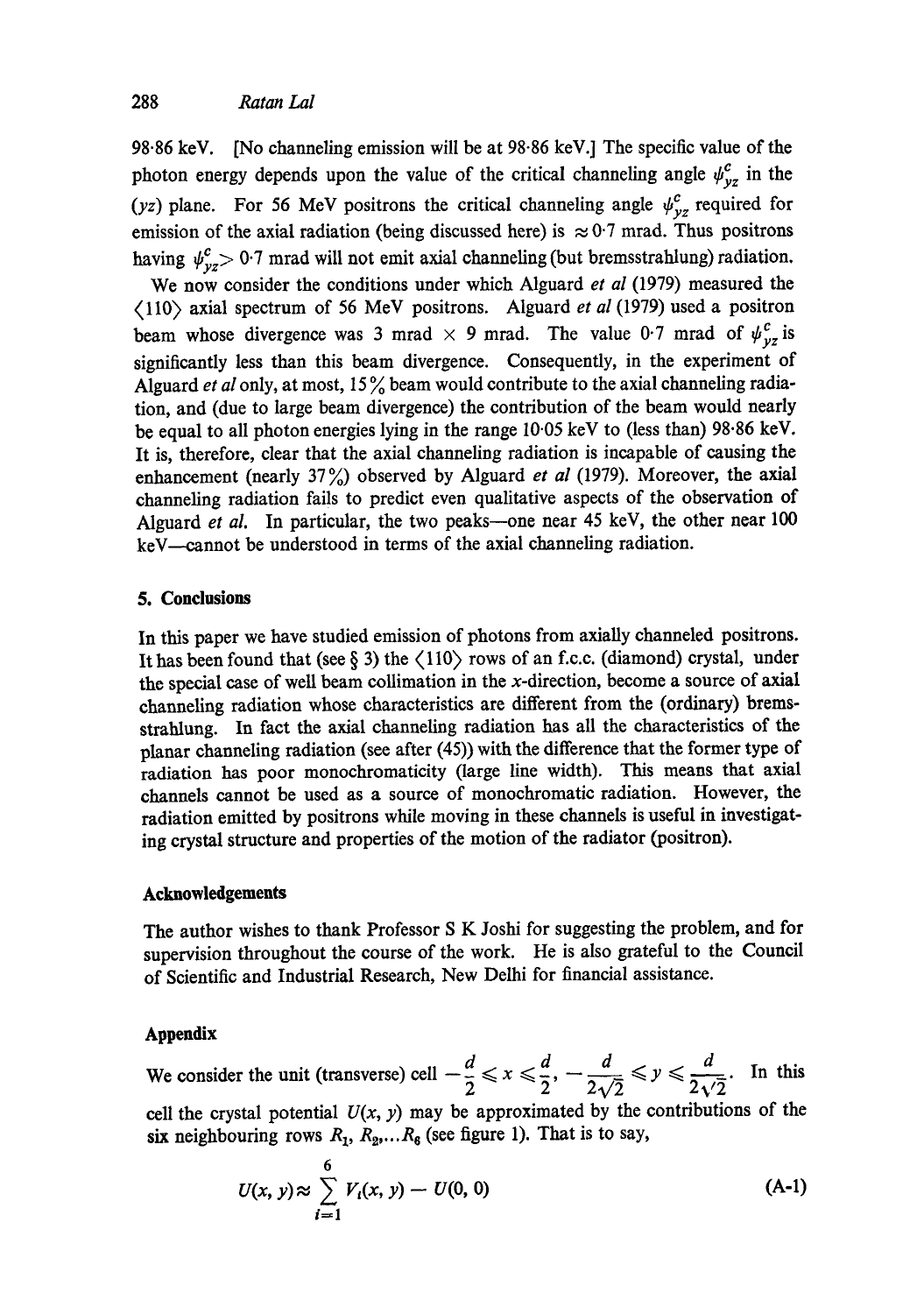With this potential the function  $\xi(y)$  defined by equation (19) becomes

$$
\xi(y) = A \left[ F_{14}(y) + F_{23}(y) + F_{56}(y) \right], \tag{A-2}
$$

where  $A = 2\sqrt{2}Z e^{2}/d$ , (A-3)

and 
$$
F_{ij}(y) = \frac{1}{A} \left. \frac{\partial^2 V_i}{\partial x^2} \right|_{x=0} = \frac{1}{A} \left. \frac{\partial^2 V_j}{\partial x^2} \right|_{x=0}.
$$
 (A-4)

In equation (A-4), i, j refer to rows, and take values such that  $(i, j) = (1, 4)$ ,  $(2, 3)$ ,  $(5, 6)$ . The rows *i* and *j* lie at equal distances from the *y*-axis but on opposite sides. This is why  $F_{ii}(y)$  has two equivalent forms, (A-4).

The rows  $(2, 3)$  and  $(5, 6)$  lie at equal distances from the x-axis but on opposite sides (see figure 1). Therefore

$$
F_{56}(y) = F_{23}(-y). \tag{A-5}
$$

Making Lindhard's continuum field approximation for the  $V_i$ 's (cf. equation  $(2.15)$  and  $2.19$ ) of Gemmell 1974), we obtain

$$
F_{14}(y) = \frac{1}{\left(1 + cy^2\right)\left(1 + ey^2\right)} \left[\frac{a(1 + by^2)}{\left(1 + dy^2\right)\left(1 + ey^2\right)} - \frac{fy^2}{\left(1 + cy^2\right)}\right],\qquad(1A-6)
$$

and

$$
F_{23}(y) = \frac{1}{(1 - ky + ly^2) (1 - py + qy^2)} \left[ \frac{g(1 - hy + jy^2)}{(1 - my + ny^2) (1 - py + qy^2)} - \frac{r(1 - sy + ty^2)}{(1 - ky + ly^2)} \right].
$$
\n(A-7)

Here for the silicon crystal, the coefficient  $a, b, c, \ldots$  etc. are:

| $a = 0.0188$ | $g = 0.0021$ | $n = 0.2423$ |
|--------------|--------------|--------------|
| $b = 0.2431$ | $h = 0.9179$ | $p = 0.9016$ |
| $c = 0.2418$ | $j = 0.2401$ | $q = 0.2358$ |
| $d = 0.2424$ | $k = 0.9266$ | $r = 0.0057$ |
| $e = 0.2359$ | $l = 0.2417$ | $s = 1.0420$ |
| $f = 0.0015$ | $m = 0.9262$ | $t = 0.2719$ |

Using (A-6) and (A-7) with these coefficient values, some  $F_{ij}(y)$  and  $\xi(y)$  have been calculated and are tabulated in the table 1.

**Table 1.** Values of  $F_{14}$ ,  $F_{23}$  and  $\xi(y)$  for the silicon crystal.  $F_{14}$  and  $F_{23}$  are in  $\dot{A}^{-2}$ ;  $\xi(y)$  is in  $eV-\text{\AA}^{-2}$ .

| у        | $F_{14}(y)$ | $F_{33}(y)$ | $F_{23}(-y)$ | $\xi(y)$ |
|----------|-------------|-------------|--------------|----------|
| 0.00     | 0.0188      | $-0.0036$   | $-0.0036$    | 1.22     |
| 0.76     | 0.0126      | 0.0000      | $-0.0014$    | $1 - 18$ |
| $1 - 80$ | 0.0023      | $+0.9703$   | $-0.0000$    | 101.85   |
| 1.92     | 0.0017      | $+1.1143$   | $-0.0000$    | 117.00   |